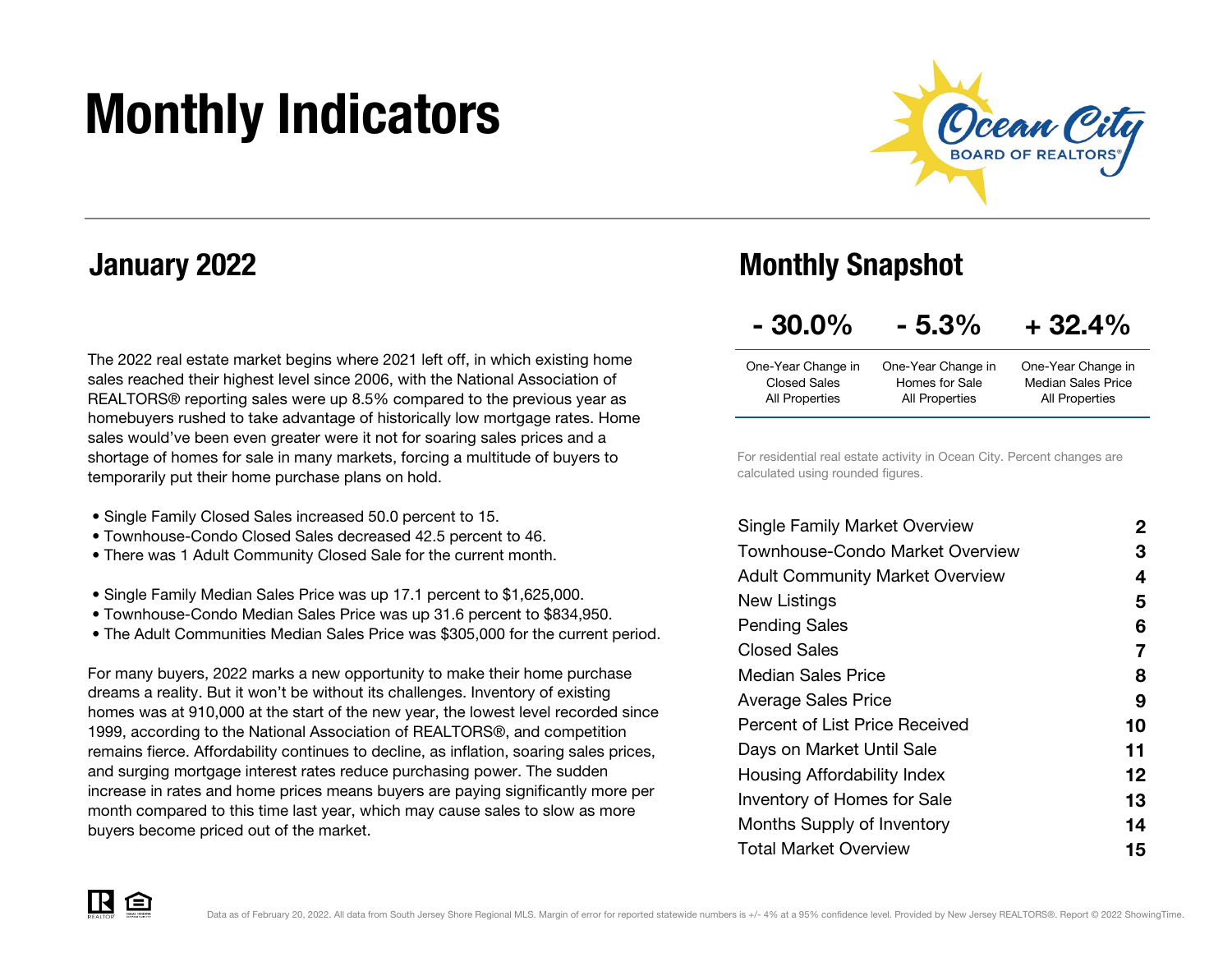## Single Family Market Overview

Key metrics for Single Family Properties Only, excluding Manufactured Housing, for the report month and for year-to-date (YTD) starting from the first of the year.



| <b>Key Metrics</b>                 | <b>Historical Sparklines</b>                     | 1-2021                  | 1-2022 | Percent Change | <b>YTD 2021 YTD 2022</b> |       | Percent Change |
|------------------------------------|--------------------------------------------------|-------------------------|--------|----------------|--------------------------|-------|----------------|
| <b>New Listings</b>                | 1-2019<br>1-2022                                 | 31                      | 27     | $-12.9%$       | 31                       | 27    | $-12.9%$       |
| <b>Pending Sales</b>               | 1-2019<br>1-2020<br>1-2021<br>1-2022             | 30                      | 15     | $-50.0%$       | 30                       | 15    | $-50.0%$       |
| <b>Closed Sales</b>                | 1-2019<br>1-2020<br>$-2022$                      | 10                      | 15     | $+50.0%$       | 10                       | 15    | $+50.0%$       |
| <b>Median Sales Price</b>          | 1-2019<br>$1 - 2020$<br>1-2022<br>$1 - 2021$     | \$1,387,450 \$1,625,000 |        | $+17.1%$       | \$1,387,450 \$1,625,000  |       | $+17.1%$       |
| <b>Average Sales Price</b>         | 1-2019<br>1-2020                                 | \$1,548,190 \$1,649,933 |        | $+6.6%$        | \$1,548,190 \$1,649,933  |       | $+6.6%$        |
| <b>Pct. of List Price Received</b> | 1-2019<br>$1 - 2020$<br>1-2021<br>1-2022         | 96.4%                   | 98.1%  | $+1.8%$        | 96.4%                    | 98.1% | $+1.8%$        |
| <b>Days on Market</b>              | 1-2019<br>1-2022                                 | 28                      | 37     | $+32.1%$       | 28                       | 37    | $+32.1%$       |
| <b>Housing Affordability Index</b> | 1-2019<br>$1 - 2021$<br>$1 - 2022$<br>$1 - 2020$ | 33                      | 28     | $-15.2%$       | 33                       | 28    | $-15.2%$       |
| <b>Inventory of Homes for Sale</b> | W.<br>1-2019<br>$1 - 2021$<br>1-2022<br>1-2020   | 153                     | 167    | $+9.2%$        | --                       |       |                |
| <b>Months Supply of Inventory</b>  | 1-2019<br>$1 - 2021$<br>$1 - 2020$<br>1-2022     | 5.4                     | 8.7    | $+61.1%$       |                          |       |                |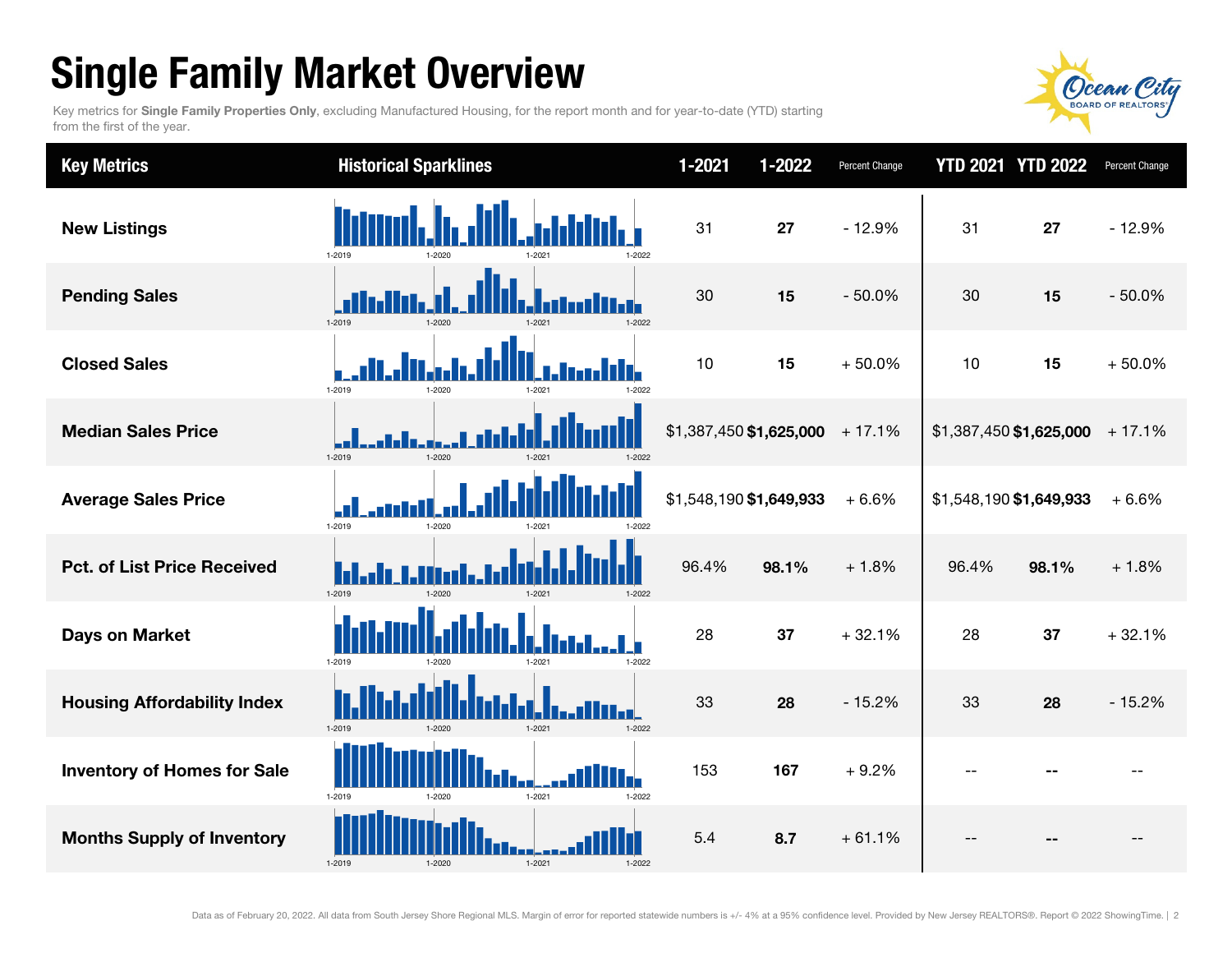### Townhouse-Condo Market Overview

Key metrics for Townhouses and Condominiums Only for the report month and for year-to-date (YTD) starting from the first of the year.



| <b>Key Metrics</b>                 | <b>Historical Sparklines</b>             | $1 - 2021$ | 1-2022    | Percent Change |                | <b>YTD 2021 YTD 2022</b> | Percent Change |
|------------------------------------|------------------------------------------|------------|-----------|----------------|----------------|--------------------------|----------------|
| <b>New Listings</b>                | 1-2019<br>1.2020<br>1-2022               | 106        | 68        | $-35.8%$       | 106            | 68                       | $-35.8%$       |
| <b>Pending Sales</b>               | $1 - 2019$<br>1-2020<br>1-2022           | 104        | 60        | $-42.3%$       | 104            | 60                       | $-42.3%$       |
| <b>Closed Sales</b>                | 1-2019<br>1-2020                         | 80         | 46        | $-42.5%$       | 80             | 46                       | $-42.5%$       |
| <b>Median Sales Price</b>          | $1 - 2019$<br>1-2020<br>1-2021<br>1-2022 | \$634,250  | \$834,950 | $+31.6%$       | \$634,250      | \$834,950                | $+31.6%$       |
| <b>Average Sales Price</b>         | 1-2019<br>$1 - 202f$                     | \$721,309  | \$792,646 | $+9.9%$        | \$721,309      | \$792,646                | $+9.9%$        |
| <b>Pct. of List Price Received</b> | 1-2019<br>1-2020<br>$1 - 2021$<br>1-2022 | 98.2%      | 97.5%     | $-0.7%$        | 98.2%          | 97.5%                    | $-0.7%$        |
| <b>Days on Market</b>              | 1-2019<br>1-2021<br>1-2022               | 48         | 46        | $-4.2%$        | 48             | 46                       | $-4.2%$        |
| <b>Housing Affordability Index</b> | 1-2019<br>1-2022<br>1-2020<br>$1 - 2021$ | 72         | 54        | $-25.0%$       | 72             | 54                       | $-25.0%$       |
| <b>Inventory of Homes for Sale</b> | 1-2019<br>$1 - 2021$<br>1-2022<br>1-2020 | 375        | 334       | $-10.9%$       | $-$            |                          |                |
| <b>Months Supply of Inventory</b>  | 1-2019<br>$1 - 2021$<br>1-2020<br>1-2022 | 4.4        | 5.0       | $+13.6%$       | $\overline{a}$ |                          | --             |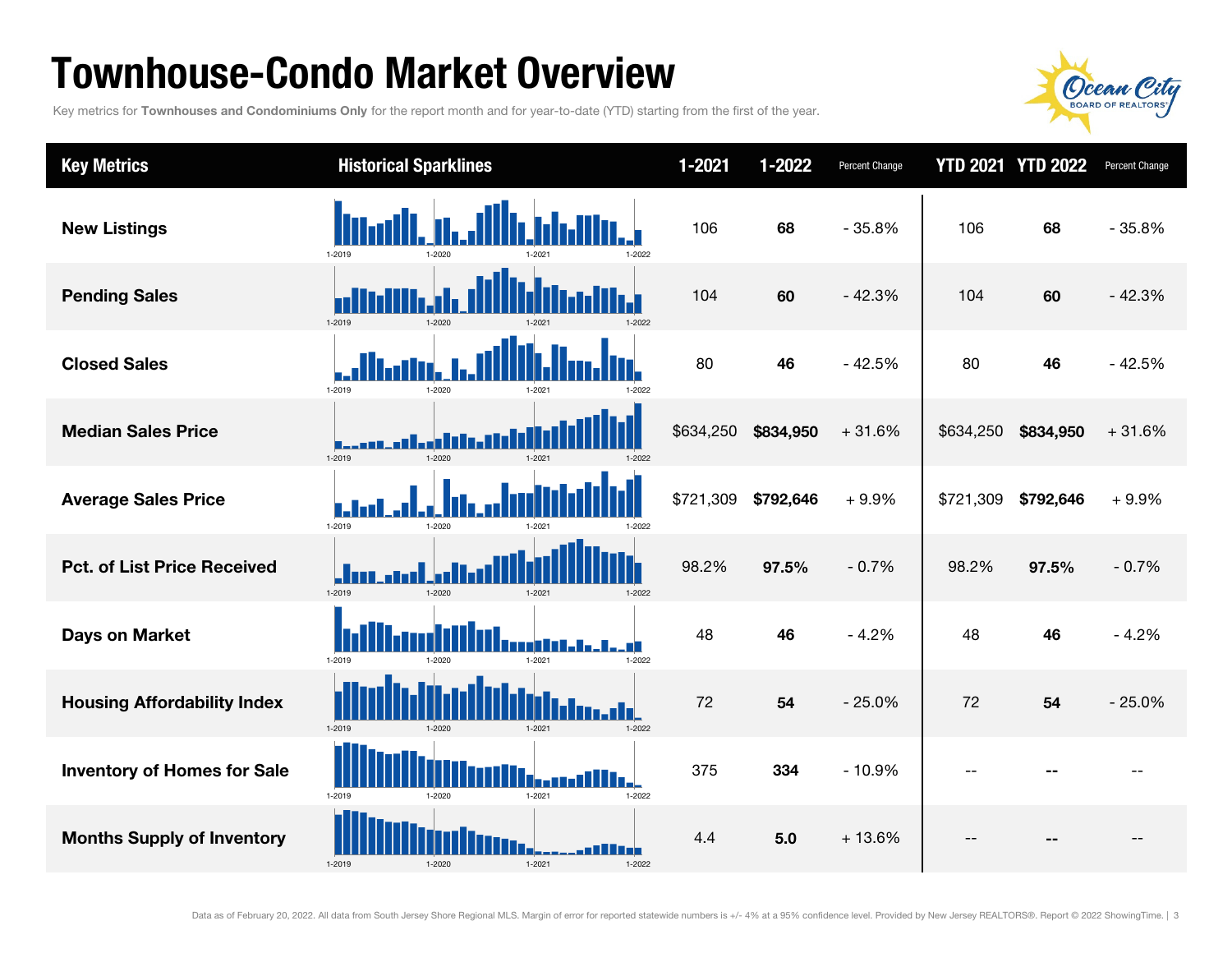## Adult Community Market Overview

Key metrics for properties in Adult Communities Only for the report month and for year-to-date (YTD) starting from the first of the year.



| <b>Key Metrics</b>                 | <b>Historical Sparklines</b> |            | $1 - 2021$                | $1 - 2022$   | Percent Change           |             | <b>YTD 2021 YTD 2022</b> | Percent Change |
|------------------------------------|------------------------------|------------|---------------------------|--------------|--------------------------|-------------|--------------------------|----------------|
| <b>New Listings</b>                | $1 - 2020$<br>1-2019         | $1 - 2021$ | $\pmb{0}$<br>$1 - 2022$   | $\mathbf 0$  | --                       | $\mathsf 0$ | $\mathbf 0$              | 0.0%           |
| <b>Pending Sales</b>               | $1 - 2020$<br>1-2019         | $1 - 2021$ | $\mathbf 0$<br>$1 - 2022$ | $\mathbf 0$  | $- -$                    | $\mathbf 0$ | $\pmb{0}$                |                |
| <b>Closed Sales</b>                | $1 - 2020$<br>1-2019         | $1 - 2021$ | $\pmb{0}$<br>1-2022       | $\mathbf{1}$ | $\overline{\phantom{a}}$ | $\pmb{0}$   | 1                        |                |
| <b>Median Sales Price</b>          | 1-2019<br>$1 - 2020$         | $1 - 2021$ | \$0<br>$1 - 2022$         | \$305,000    | $- -$                    | \$0         | \$305,000                |                |
| <b>Avg. Sales Price</b>            | 1-2019<br>1-2020             | $1 - 2021$ | \$0<br>1-2022             | \$305,000    | --                       | \$0         | \$305,000                |                |
| <b>Pct. of List Price Received</b> | 1-2019<br>$1 - 2020$         | $1 - 2021$ | 0.0%<br>$1 - 2022$        | 96.8%        | $\overline{\phantom{m}}$ | 0.0%        | 96.8%                    |                |
| <b>Days on Market</b>              | 1-2019<br>1-2020             | $1 - 2021$ | $\pmb{0}$<br>1-2022       | 27           |                          | $\mathbf 0$ | 27                       |                |
| <b>Affordability Index</b>         | 1-2019<br>$1 - 2020$         | $1 - 2021$ | $\mathbf 0$<br>$1 - 2022$ | $\pmb{0}$    | $-$                      | $\pmb{0}$   | $\pmb{0}$                |                |
| <b>Homes for Sale</b>              | 1-2019<br>1-2020             | $1 - 2021$ | $\mathbf{1}$<br>1-2022    | $\pmb{0}$    | $-100.0\%$               |             |                          |                |
| <b>Months Supply</b>               | 1-2019<br>$1 - 2020$         | $1 - 2021$ | 0.0<br>$1 - 2022$         | 0.0          | 0.0%                     |             |                          |                |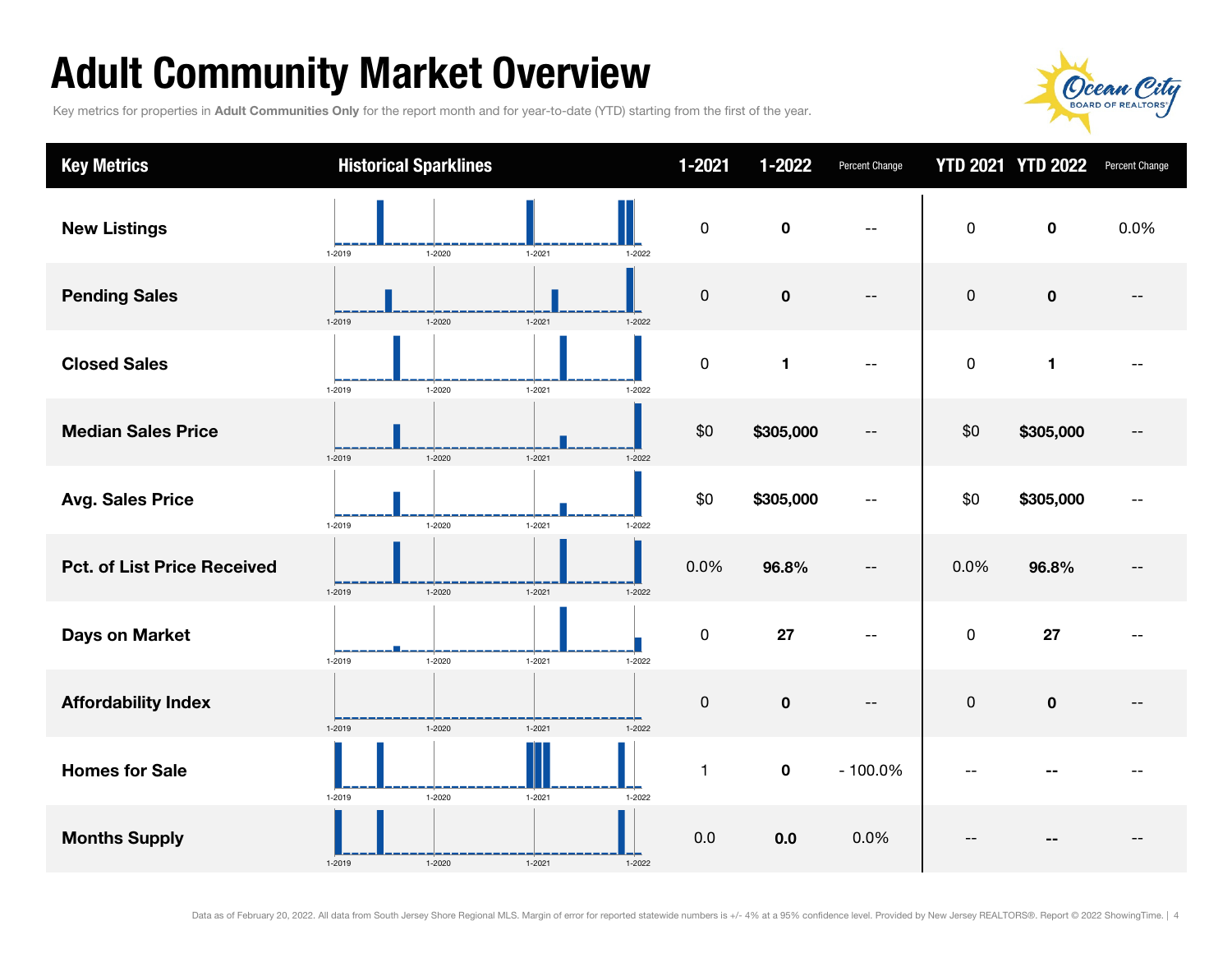### New Listings

A count of the properties that have been newly listed on the market in a given month.





#### Year to Date



#### Historical New Listings by Month



|                  | <b>Single Family</b> | <b>Townhouse-Condo</b> | <b>Adult Communities</b> |
|------------------|----------------------|------------------------|--------------------------|
| February 2021    | 27                   | 85                     | 0                        |
| March 2021       | 37                   | 121                    | 0                        |
| April 2021       | 29                   | 87                     | 0                        |
| May 2021         | 38                   | 70                     | 0                        |
| June 2021        | 32                   | 111                    | 0                        |
| <b>July 2021</b> | 38                   | 110                    | 0                        |
| August 2021      | 35                   | 112                    | 0                        |
| September 2021   | 32                   | 96                     | 0                        |
| October 2021     | 37                   | 93                     | 0                        |
| November 2021    | 26                   | 47                     | 1                        |
| December 2021    | 15                   | 39                     | 1                        |
| January 2022     | 27                   | 68                     | 0                        |
| 12-Month Avg.    | 31                   | 87                     | 0                        |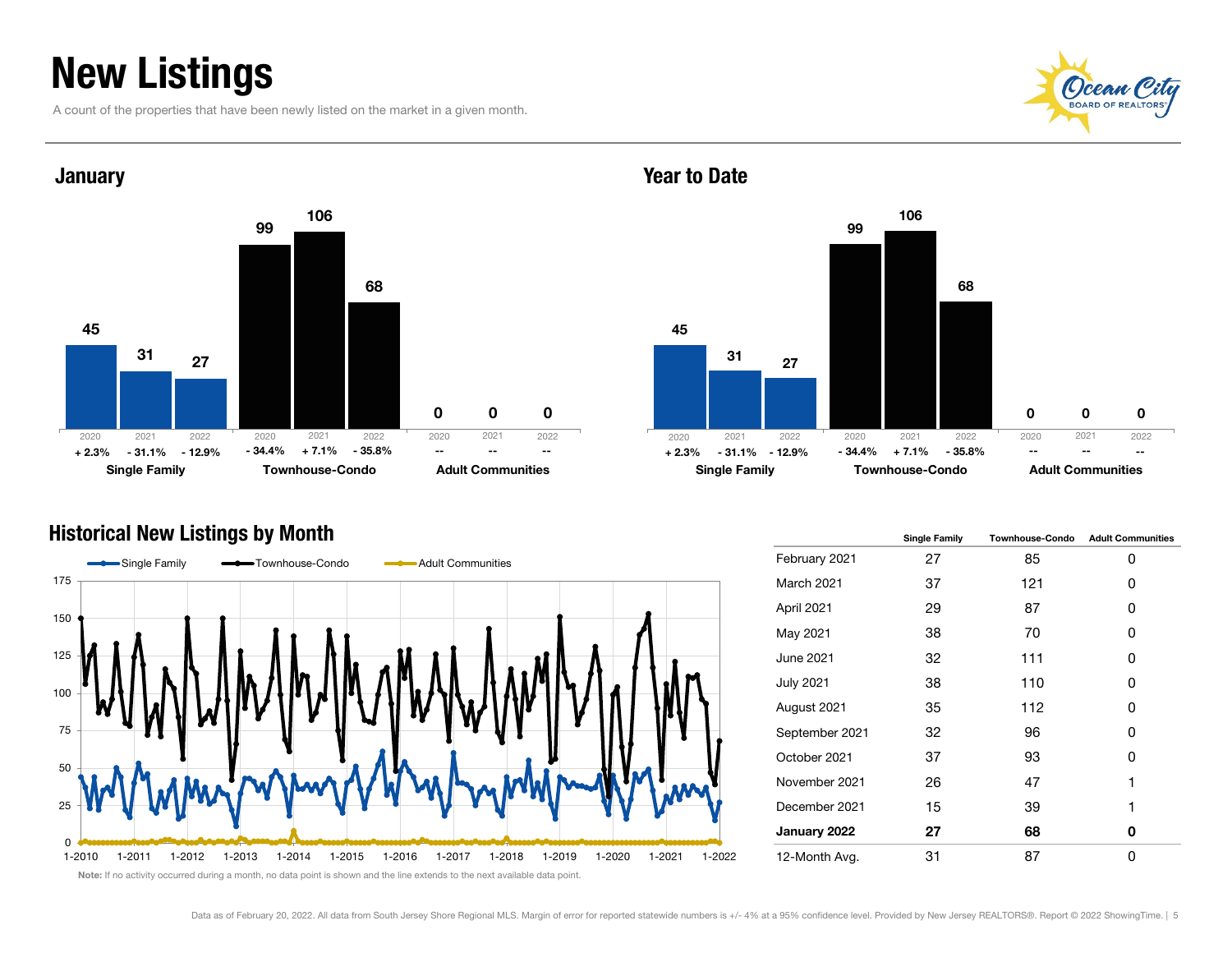### Pending Sales

A count of the properties on which offers have been accepted in a given month.





### Year to Date



#### Historical Pending Sales by Month



|                  | <b>Single Family</b> | <b>Townhouse-Condo</b> | <b>Adult Communities</b> |
|------------------|----------------------|------------------------|--------------------------|
| February 2021    | 17                   | 79                     | 0                        |
| March 2021       | 19                   | 84                     | 1                        |
| April 2021       | 22                   | 71                     | 0                        |
| May 2021         | 17                   | 54                     | 0                        |
| June 2021        | 17                   | 67                     | 0                        |
| <b>July 2021</b> | 20                   | 57                     | 0                        |
| August 2021      | 26                   | 82                     | Ω                        |
| September 2021   | 22                   | 76                     | 0                        |
| October 2021     | 21                   | 78                     | 0                        |
| November 2021    | 15                   | 59                     | 0                        |
| December 2021    | 19                   | 39                     | 2                        |
| January 2022     | 15                   | 60                     | 0                        |
| 12-Month Avg.    | 19                   | 67                     | 0                        |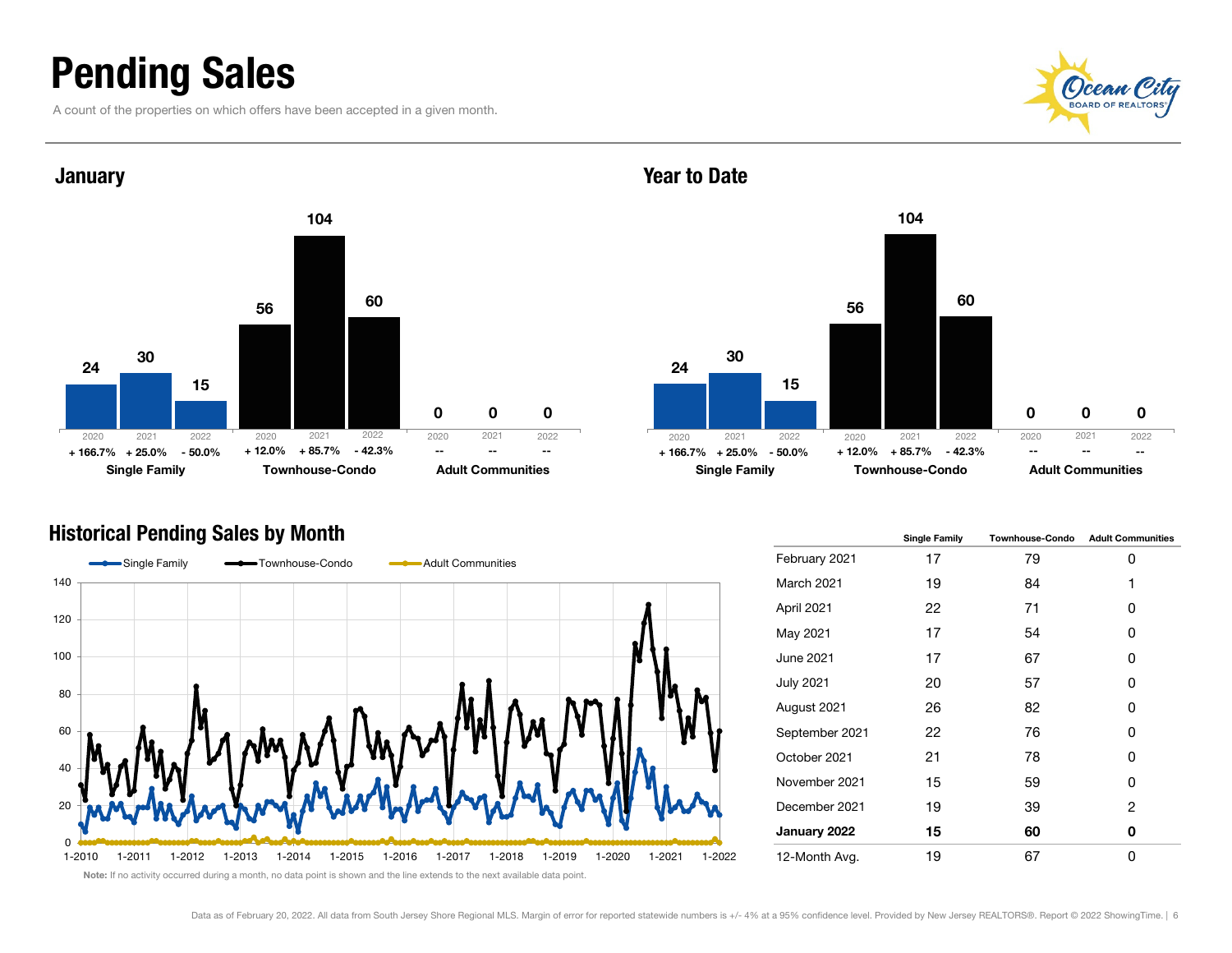### Closed Sales

A count of the actual sales that closed in a given month.





#### Year to Date



#### Historical Closed Sales by Month



|                  | <b>Single Family</b> | <b>Townhouse-Condo</b> | <b>Adult Communities</b> |
|------------------|----------------------|------------------------|--------------------------|
| February 2021    | 20                   | 54                     | 0                        |
| March 2021       | 13                   | 96                     | 0                        |
| April 2021       | 23                   | 92                     | 1                        |
| May 2021         | 19                   | 66                     | 0                        |
| June 2021        | 16                   | 66                     | 0                        |
| <b>July 2021</b> | 18                   | 64                     | 0                        |
| August 2021      | 16                   | 52                     | 0                        |
| September 2021   | 27                   | 108                    | 0                        |
| October 2021     | 21                   | 76                     | 0                        |
| November 2021    | 26                   | 71                     | 0                        |
| December 2021    | 21                   | 68                     | 0                        |
| January 2022     | 15                   | 46                     | 1                        |
| 12-Month Avg.    | 20                   | 72                     | 0                        |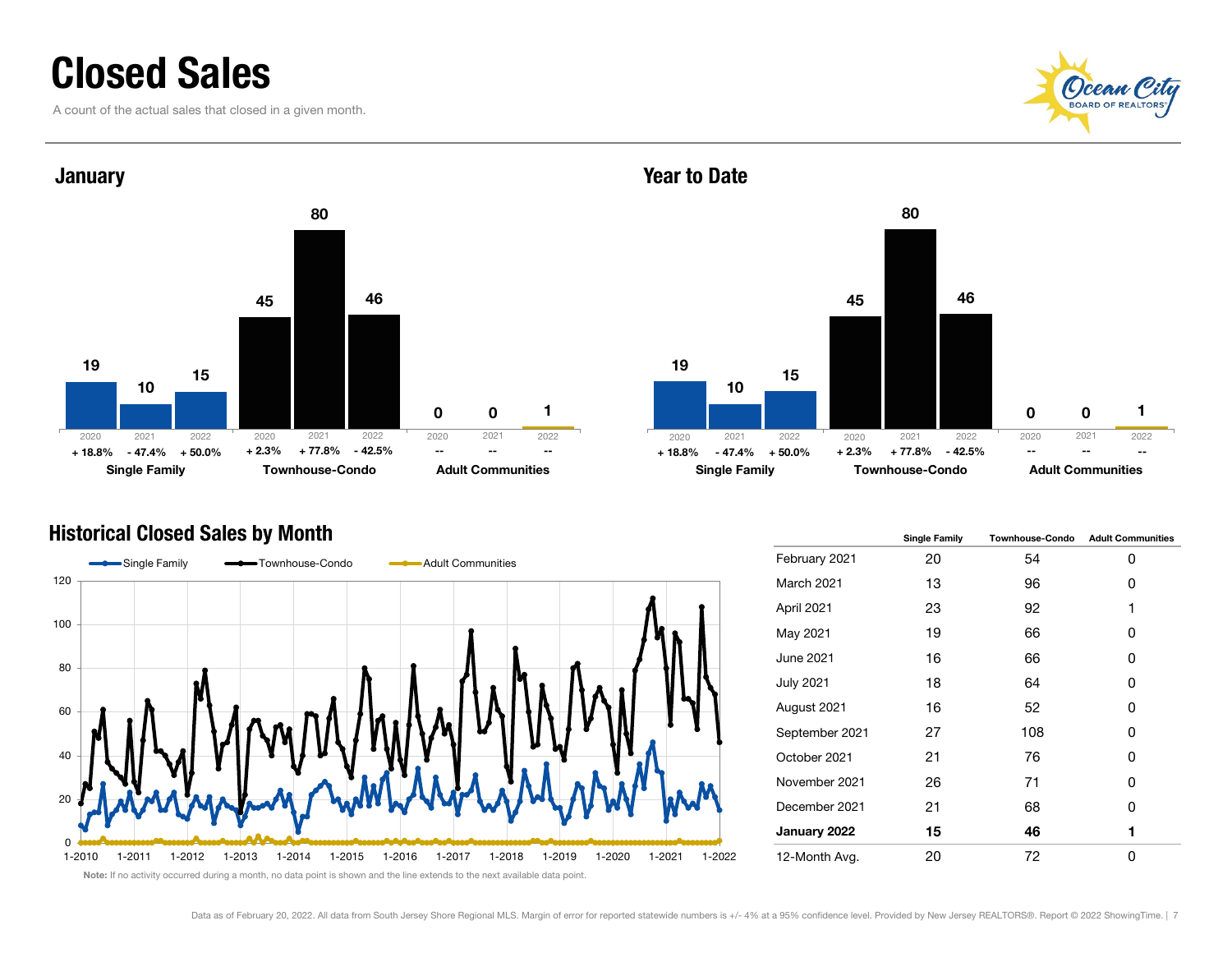### Median Sales Price

Point at which half of the sales sold for more and half sold for less, not accounting for seller concessions, in a given month.





#### Year to Date



#### Historical Median Sales Price by Month



|                   | <b>Single Family</b> | <b>Townhouse-Condo</b> | <b>Adult Communities</b> |
|-------------------|----------------------|------------------------|--------------------------|
| February 2021     | \$737,500            | \$597,000              | \$0                      |
| <b>March 2021</b> | \$1,100,000          | \$634,450              | \$0                      |
| April 2021        | \$1,300,000          | \$686,750              | \$80,000                 |
| May 2021          | \$1,416,604          | \$640,000              | \$0                      |
| June 2021         | \$1,149,500          | \$699,500              | \$0                      |
| <b>July 2021</b>  | \$999,000            | \$713,750              | \$0                      |
| August 2021       | \$999,999            | \$733,500              | \$0                      |
| September 2021    | \$1,100,000          | \$786,000              | \$0                      |
| October 2021      | \$1,100,000          | \$723,750              | \$0                      |
| November 2021     | \$1,314,500          | \$671,500              | \$0                      |
| December 2021     | \$1,250,000          | \$730,000              | \$0                      |
| January 2022      | \$1,625,000          | \$834,950              | \$305,000                |
| 12-Month Med.*    | \$1,169,000          | \$697,000              | \$80,000                 |

\* Median Sales Price for all properties from February 2021 through January 2022. This is not the average of the individual figures above.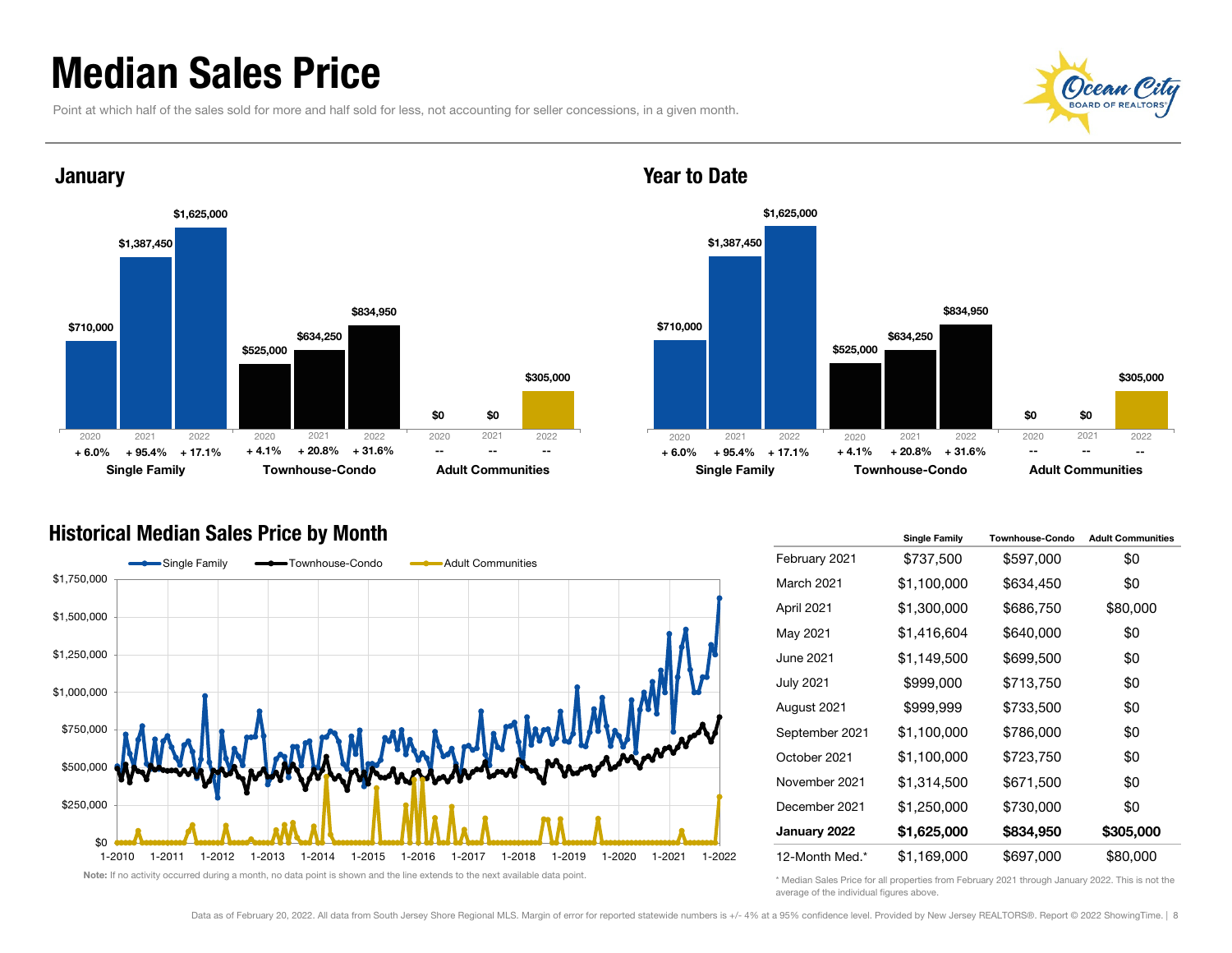### Average Sales Price

Average sales price for all closed sales, not accounting for seller concessions, in a given month.





#### Year to Date



#### Historical Average Sales Price by Month



|                   | <b>Single Family</b> | <b>Townhouse-Condo</b> | <b>Adult Communities</b> |
|-------------------|----------------------|------------------------|--------------------------|
| February 2021     | \$1,221,600          | \$707,563              | \$0                      |
| <b>March 2021</b> | \$1,439,231          | \$684,842              | \$0                      |
| April 2021        | \$1,594,883          | \$729,142              | \$80,000                 |
| May 2021          | \$1,563,472          | \$661,809              | \$0                      |
| June 2021         | \$1,312,828          | \$695,054              | \$0                      |
| <b>July 2021</b>  | \$1,346,828          | \$742,061              | \$0                      |
| August 2021       | \$1,139,875          | \$713,838              | \$0                      |
| September 2021    | \$1,350,773          | \$820,259              | \$0                      |
| October 2021      | \$1,215,895          | \$713,832              | \$0                      |
| November 2021     | \$1,392,845          | \$681,631              | \$0                      |
| December 2021     | \$1,346,356          | \$761,798              | \$0                      |
| January 2022      | \$1,649,933          | \$792,646              | \$305,000                |
| 12-Month Avg.*    | \$1,379,819          | \$727,130              | \$80,000                 |

\* Avg. Sales Price for all properties from February 2021 through January 2022. This is not the average of the individual figures above.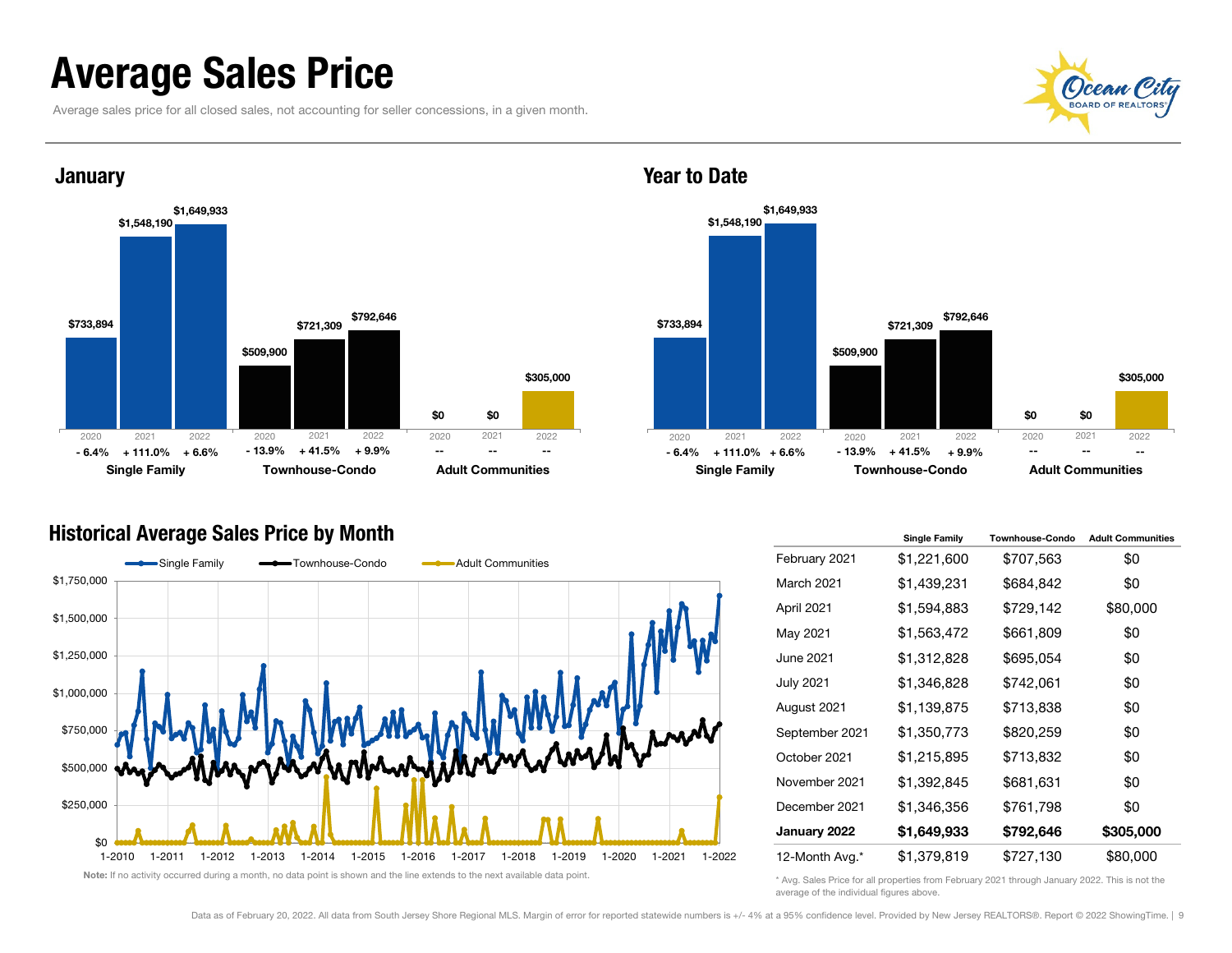### Percent of List Price Received

Percentage found when dividing a property's sales price by its most recent list price, then taking the average for all properties sold in a given month, not accounting for seller concessions.



#### Year to Date



#### Historical Percent of List Price Received by Month



|                   | <b>Single Family</b> | <b>Townhouse-Condo</b> | <b>Adult Communities</b> |
|-------------------|----------------------|------------------------|--------------------------|
| February 2021     | 98.9%                | 98.3%                  | $0.0\%$                  |
| <b>March 2021</b> | 96.3%                | 99.1%                  | $0.0\%$                  |
| April 2021        | 99.2%                | 99.7%                  | 100.1%                   |
| May 2021          | 96.0%                | 99.9%                  | $0.0\%$                  |
| June 2021         | 99.6%                | 100.3%                 | $0.0\%$                  |
| <b>July 2021</b>  | 98.4%                | 99.4%                  | $0.0\%$                  |
| August 2021       | 97.7%                | 99.4%                  | $0.0\%$                  |
| September 2021    | 97.6%                | 98.8%                  | $0.0\%$                  |
| October 2021      | 100.4%               | 98.6%                  | $0.0\%$                  |
| November 2021     | 96.8%                | 98.8%                  | $0.0\%$                  |
| December 2021     | 100.5%               | 98.4%                  | $0.0\%$                  |
| January 2022      | 98.1%                | 97.5%                  | 96.8%                    |
| 12-Month Avg.*    | 98.3%                | 99.1%                  | 100.1%                   |

\* Pct. of List Price Received for all properties from February 2021 through January 2022. This is not the average of the individual figures above.

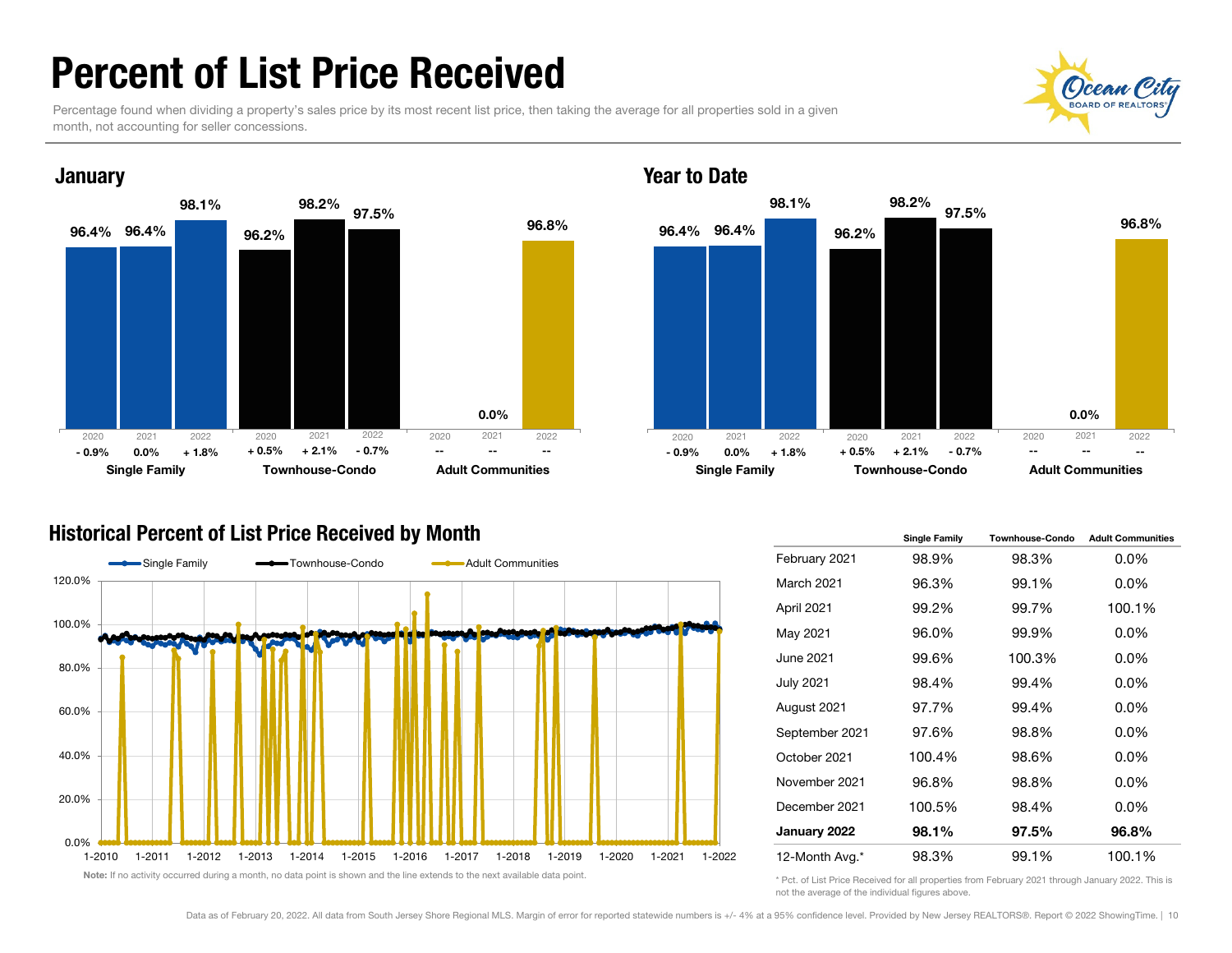### Days on Market Until Sale

Average number of days between when a property is listed and when an offer is accepted in a given month.





#### Year to Date



#### Historical Days on Market Until Sale by Month



|                   | <b>Single Family</b> | <b>Townhouse-Condo</b> | <b>Adult Communities</b> |  |  |
|-------------------|----------------------|------------------------|--------------------------|--|--|
| February 2021     | 66                   | 53                     | 0                        |  |  |
| <b>March 2021</b> | 49                   | 47                     | 0                        |  |  |
| April 2021        | 39                   | 50                     | 93                       |  |  |
| May 2021          | 47                   | 33                     | 0                        |  |  |
| June 2021         | 35                   | 50                     | 0                        |  |  |
| <b>July 2021</b>  | 49                   | 36                     | 0                        |  |  |
| August 2021       | 27                   | 26                     | 0                        |  |  |
| September 2021    | 29<br>25<br>48       | 49<br>29<br>24         | 0                        |  |  |
| October 2021      |                      |                        | 0                        |  |  |
| November 2021     |                      |                        | 0                        |  |  |
| December 2021     | 21                   | 42                     | 0                        |  |  |
| January 2022      | 37                   | 46                     | 27                       |  |  |
| 12-Month Avg.*    | 39                   | 41                     | 93                       |  |  |

\* Days on Market for all properties from February 2021 through January 2022. This is not the average of the individual figures above.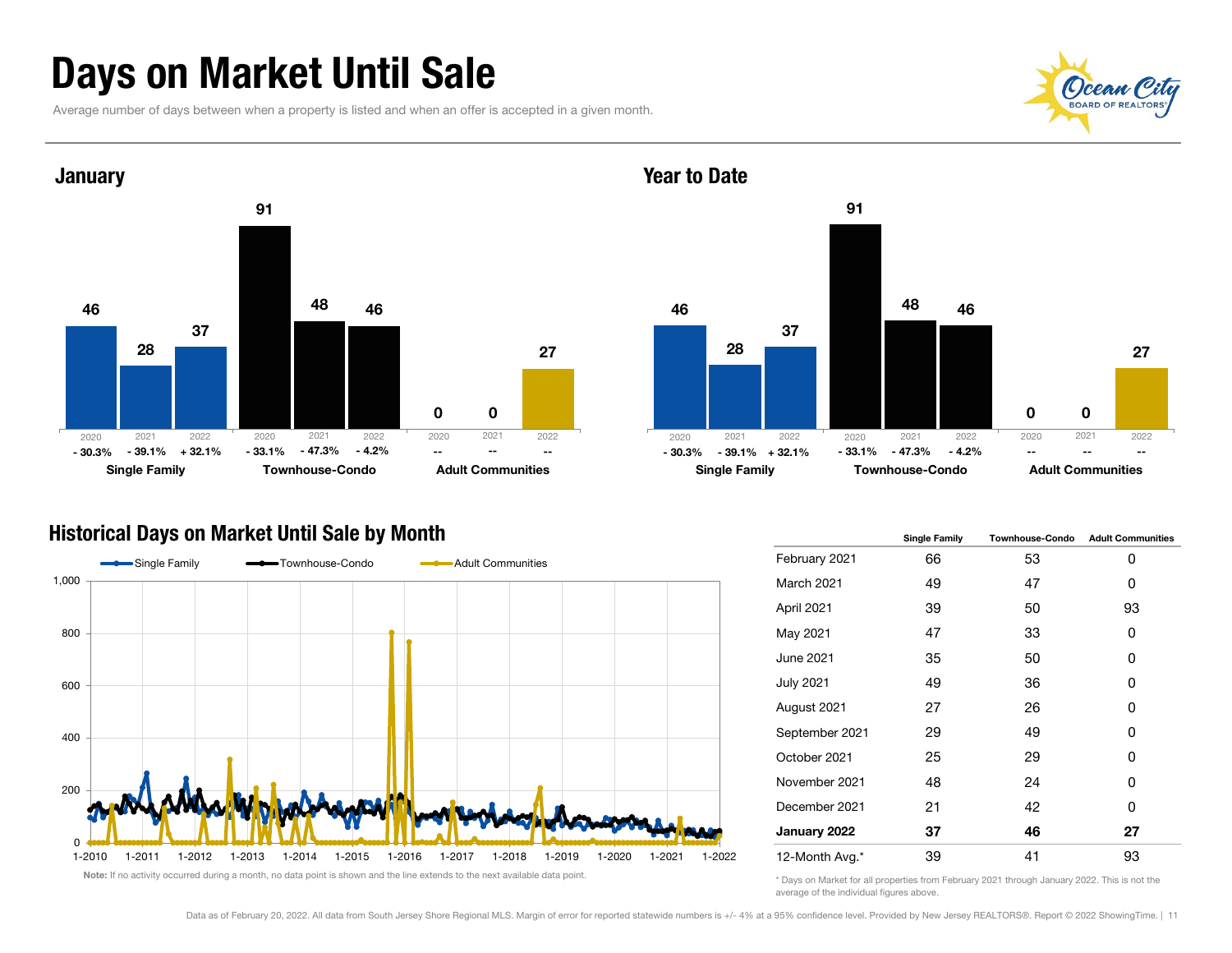## Housing Affordability Index

This index measures housing affordability for the region. For example, an index of 120 means the median household income is 120% of what is necessary to qualify for the median-priced home under prevailing interest rates. A higher number means greater affordability.



#### Year to Date



#### Historical Housing Affordability Index by Month



|                  | <b>Single Family</b> | <b>Townhouse-Condo</b> | <b>Adult Communities</b> |
|------------------|----------------------|------------------------|--------------------------|
| February 2021    | 61                   | 76                     | 0                        |
| March 2021       | 40                   | 70                     | 0                        |
| April 2021       | 34                   | 64                     | 0                        |
| May 2021         | 32                   | 70                     | 0                        |
| <b>June 2021</b> | 39                   | 64                     | 0                        |
| <b>July 2021</b> | 45                   | 63                     | 0                        |
| August 2021      | 45                   | 61                     | 0                        |
| September 2021   | 41                   | 57                     | 0                        |
| October 2021     | 41                   | 62                     | 0                        |
| November 2021    | 34                   | 67                     | 0                        |
| December 2021    | 36                   | 62                     | 0                        |
| January 2022     | 28                   | 54                     | 0                        |
| 12-Month Avg.*   | 40                   | 64                     | 0                        |

\* Affordability Index for all properties from February 2021 through January 2022. This is not the average of the individual figures above.

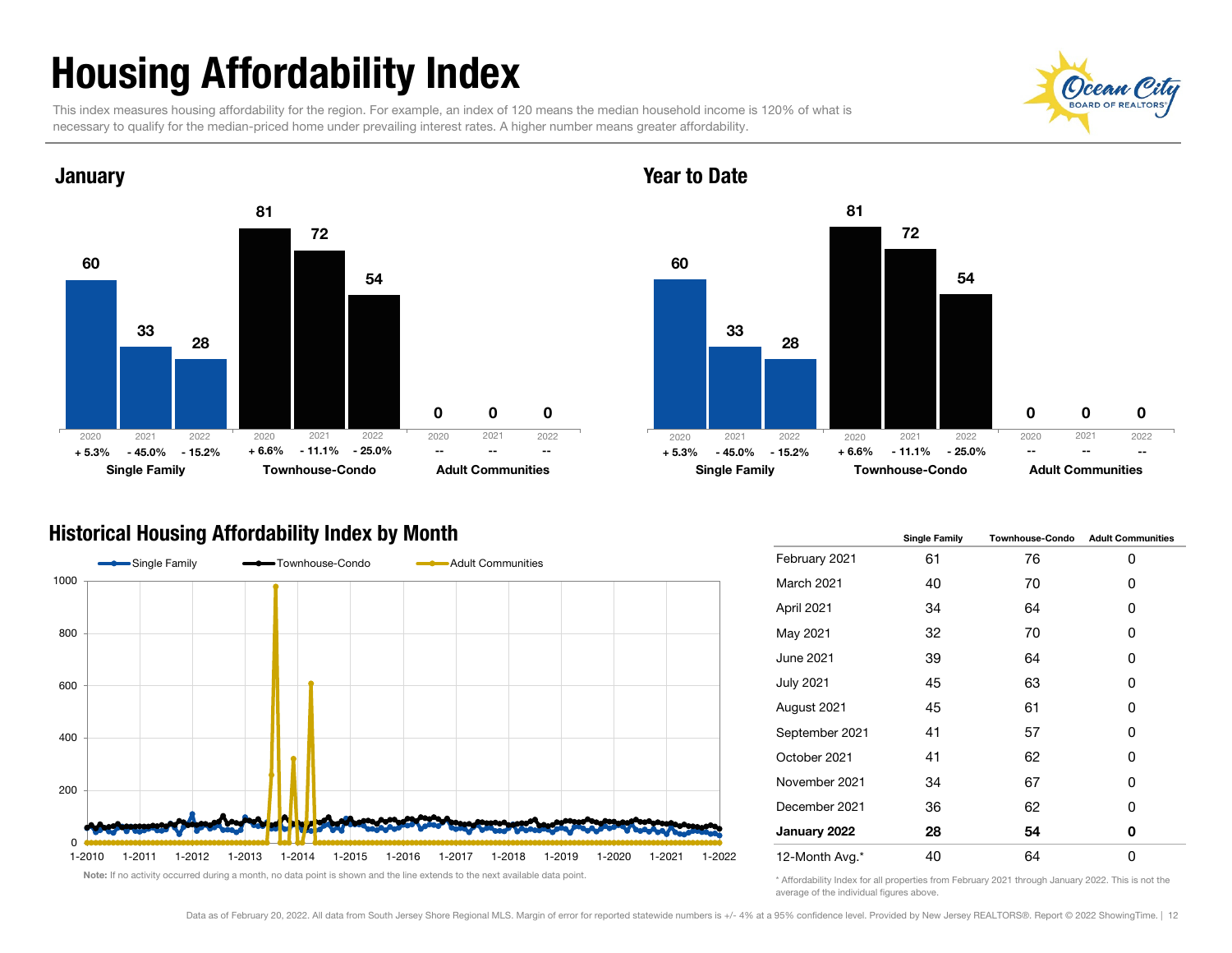### Inventory of Homes for Sale

The number of properties available for sale in active status at the end of a given month.



#### **January**



#### Historical Inventory of Homes for Sale by Month



|                   | <b>Single Family</b> | <b>Townhouse-Condo</b> | <b>Adult Communities</b> |  |  |
|-------------------|----------------------|------------------------|--------------------------|--|--|
| February 2021     | 154                  | 368                    | 1                        |  |  |
| <b>March 2021</b> | 162                  | 387                    | 0                        |  |  |
| April 2021        | 163                  | 390                    | 0                        |  |  |
| May 2021          | 176                  | 378                    | 0                        |  |  |
| June 2021         | 185                  | 404                    | 0                        |  |  |
| <b>July 2021</b>  | 191                  | 429                    | 0                        |  |  |
| August 2021       | 195                  | 441                    | 0                        |  |  |
| September 2021    | 191                  | 440                    | 0                        |  |  |
| October 2021      | 188                  | 424                    | 0                        |  |  |
| November 2021     | 185                  | 388                    | 1                        |  |  |
| December 2021     | 171                  | 352                    | 0                        |  |  |
| January 2022      | 167                  | 334                    | 0                        |  |  |
| 12-Month Avg.     | 177                  | 395                    | 0                        |  |  |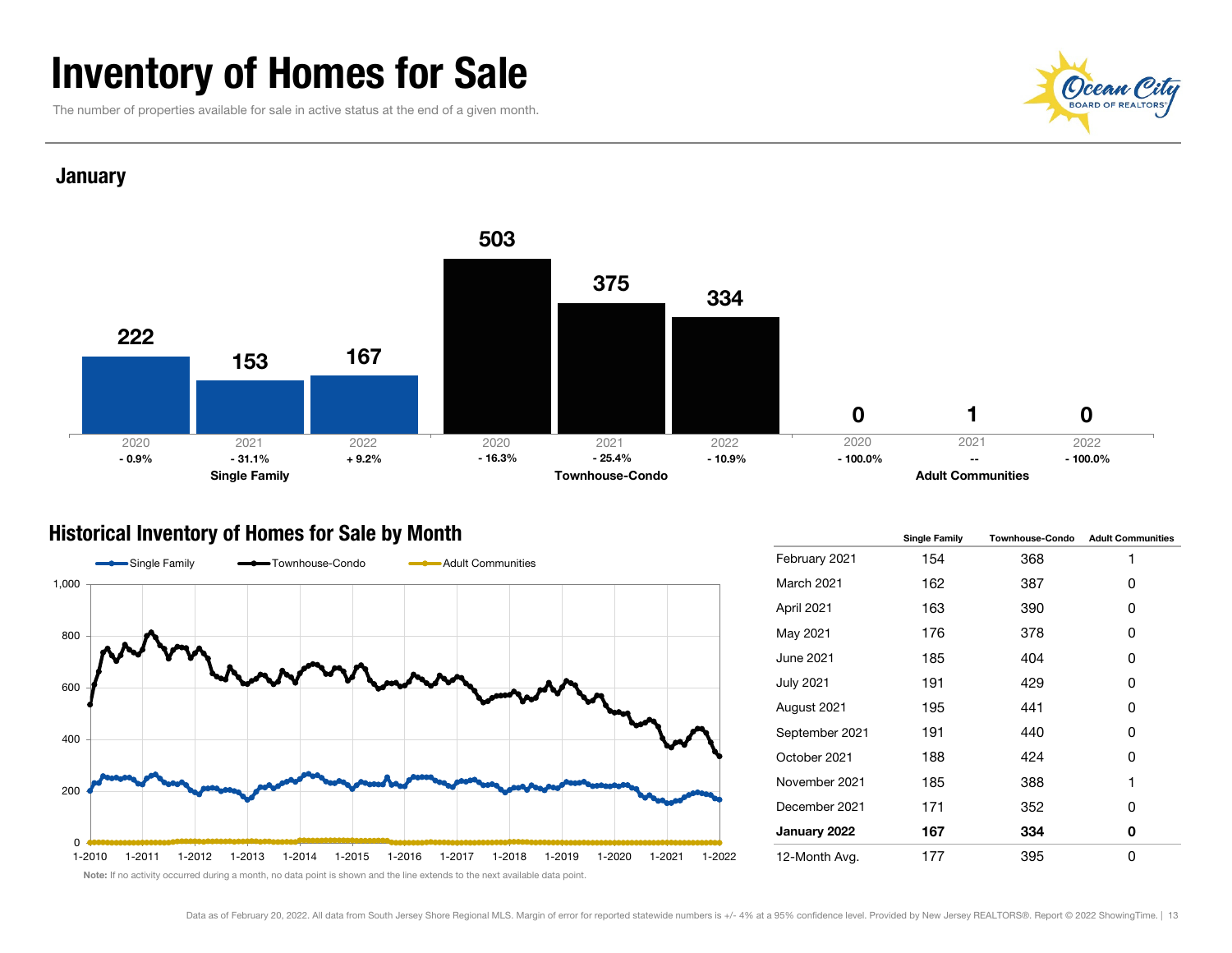### Months Supply of Inventory

The inventory of homes for sale at the end of a given month, divided by the average monthly pending sales from the last 12 months.



#### **January**



#### Historical Months Supply of Inventory by Month



|                  | <b>Single Family</b> | <b>Townhouse-Condo</b> | <b>Adult Communities</b> |  |  |
|------------------|----------------------|------------------------|--------------------------|--|--|
| February 2021    | 5.7                  | 4.3                    | 0                        |  |  |
| March 2021       | 5.9                  | 4.3                    | 0.0                      |  |  |
| April 2021       | 5.7                  | 4.2                    | 0.0                      |  |  |
| May 2021         | 6.2                  | 4.1                    | 0.0                      |  |  |
| June 2021        | 7.0                  | 4.5                    | 0.0                      |  |  |
| <b>July 2021</b> | 8.0                  | 5.0                    | 0.0                      |  |  |
| August 2021      | 8.7                  | 5.4                    | 0.0                      |  |  |
| September 2021   | 8.7                  | 5.6                    | 0.0                      |  |  |
| October 2021     | 9.3                  | 5.6                    | 0.0                      |  |  |
| November 2021    | 9.3                  | 5.3                    | 1.0                      |  |  |
| December 2021    | 8.4                  | 5.0                    | 0.0                      |  |  |
| January 2022     | 8.7                  | 5.0                    | 0.0                      |  |  |
| 12-Month Avg.*   | 7.6                  | 4.9                    | 0.0                      |  |  |

<sup>\*</sup> Months Supply for all properties from February 2021 through January 2022. This is not the average of the individual figures above.